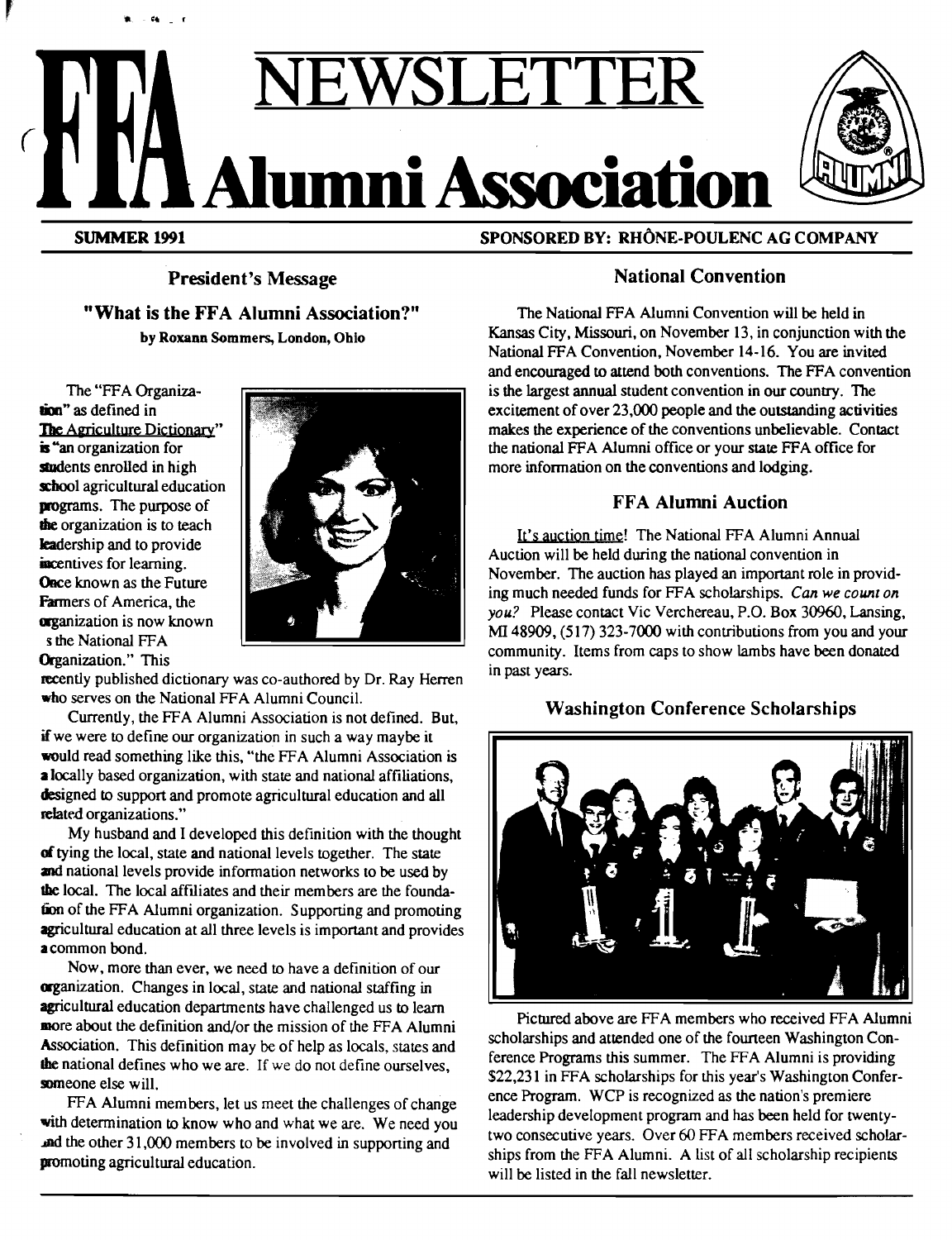# Discounted Convention Air Fare And Win A Free Ticket

The FF A Alumni has a contract with Continental Airlines for this year's conventions. You can receive 50 percent off full coach or five percent off the lowest applicable fare. If you purchase a ticket for Kansas City and use the FFA Alumni easy access number, you will be eligible to win a free ticket. The drawing will be at the convention. For information or reservations, call 1-800-468-7022 from 7 AM -11 :30 PM Monday thru Friday, 9 AM - 10 PM Saturday, Eastern Time. Your personal travel agency may call and ticket on your behalf and you will receive this special discount on Continental. Please refer to the easy access number, EZ l 1Pl6, when contacting Continental. The FFA Alumni has already received two free tickets from Continental for our 1991 auction.

New York FFA Alumni Host Toy Auction



The New York FFA Alumni raised \$1,700.00 for the FFA Alumni state scholarship fund from their second annual toy .iuction. Thanks to donated items from FFA supporters and numerous consignments from toy collectors, over 300 toys were auctioned. A standing room only auditorium of bidders from several states and Canada attended the auctioned. The auction was held during the New York Farm Show in Syracuse, New York.

## Free Instructional Materials Available

We offered free instructional materials to local agricultural education programs in our spring newsletter. ICI Agricultural Products, lhrough the National FFA Foundation, provided 1,000 Jiffy calibration jars, 1,000 record cards, and 50 instructional videos for use in instructing students and adult fanners in the area of sprayer calibration. A few sets are still available. Alumni or agricultural instructors interested in receiving 20 jars, 20 record cards, and one instructional video for an agricultural program should send requests to lhe National FFA Alumni, Box 15058, Alexandria, VA 22309-0058. Requests must include a short description on how these materials will be used and a S6.00 check (payable to FFA Alumni to cover postage and handling. This offer will be on a first come first serve basis.

## Why Do We Need FFA Alumni Members?

With the increased diversity of agricultural education programs and the radical changes in our schools, it is becoming more difficult to keep up with the changes. Former FFA members and interested adults are a natural source to panner with the school to assist the agricultural education department. Building support for agricultural education is particularly important at this time as schools have budget concerns and education refonns are promoted nationally. Agricultural education is a model program that prepares our students to meet the demands of a new century. It is a uniqueprogram that integrates math, English, science, geography and history into applied learning.

Informed FF A Alumni members will be able to broaden students' experiences and provide the support necessary for strong agricultural education programs. Without volunteer involvement, agricultural education programs will be challenged to meet the bold. complex and long-range goals that are part of the new educational strategies.

## Memorial Scholarships and Contributions

FFA Alumni life members may designate that upon their death their Sl00.00 be given as a memorial scholarship to an FFA member in a chapter or state, as a contribution to support some area of agriculture and/or agricultural education, or to remain permanently in the National FFA Alumni trust fund. Since last summer's new sletter, we have been notified of the death of several life members. Listed below are those life members and their \$100.00 scholarship recipients: W. S. Coe, Tennessee - National FFA Alumni Trust Fund Roy Lee Revercomb. Virginia - Tumer Ashby FFA Chapter, Dayton, VA Howard F. Fox, Pennsylvania · National FFA Alumni Trust Fund John P. Herres, Washington - Pomeroy FFA Chapter, WA Frank West, Kansas - Neodesha FFA Chapter, KS Neil York, Oklahoma - Collinsville FFA Chapter, OK Fletcher Thompson, Georgia - Early Co. FFA Chapter, Blakely, GA James Walton, Missouri - Northwestem FFA Chapter, Mendon, MO Carl L. Felts, Virgirua - National FFA Alumni Trust Fund B. M. Trapp. Mississippi - National FFA Alumni Trust Fund Oliver O. Marming, North Carolina - Midway FFA Chapter, Dunn, NC Carol Ann Schoch, Nebraska - Pender FFA Chapter, NE Roy W. Cooper, Mississippi - Mantachie FFA Chapter, MS Ida A. Bums, Washington - Pomeroy FFA Chapter, WA Elwood Juergenson, California - National FFA Alumni Trust Fund William M. Evans, Washington - Rainier FFA Chapter, WA John J. Amnch, Georgia - Early County FFA Chapter, Blakely, GA *S.* G. Maddox Jr .. Georgia· Early County FFA Chapter, Blakely. GA Virgil Moore, Ohio - Shenandoah FFA Chapter, Sarahsville, OH Emilie Williams, Michigan - Homer, MI FFA Alumni Scholarship Fund Robert Brobst. Ohio - National FFA Alumni Trust Fund Ralph E. Bender, Ohio· Canal Winchester FFA Chapter, OH R. H. Davis, Texas - National FFA Alumni Trust Fund Charles Kaschub, Wisconsin · Columbus School District, Columbus, WI Eugene Nalence, New Jersey · New Jersey FFA Association Charles Moss, Tennessee - Mt. Juliet FFA Chapter, TN G. I. Maddox, Georgia· Murray County FF A Chapter, Chatswotth, GA Joseph Krause, Wisconsin - Seymour FFA Chapter, WI Irvin Galstad, Wisconsin - National FFA Alumni Trust Fund Oliver R Wille, Wyoming· Little Snake River Valley FFA Chapter, Baggs, WY A. Rudyard Nelson, Nebraska - Kimball County FFA Chapter, Kimball, NE Edwin Koller, Washington - Pomeroy FFA Chapter, WA Thomas K. McDonald, Oklahoma - Checotah FFA Chapter, OK Mark C. Peters, Wisconsin - Turtle Lake FFA Chapter, WI Carl Threlkeld, Arkansas· Greene Co. Tech FFA Alumni Assoc., Paragould.AR · Leslie S. Crawford, Wyoming· Snowy Range FFA Chapter, Laramie, WY Larry D. Osterberg, Wisconsin· National FF A Alumni Trust Fund

 $\overline{2}$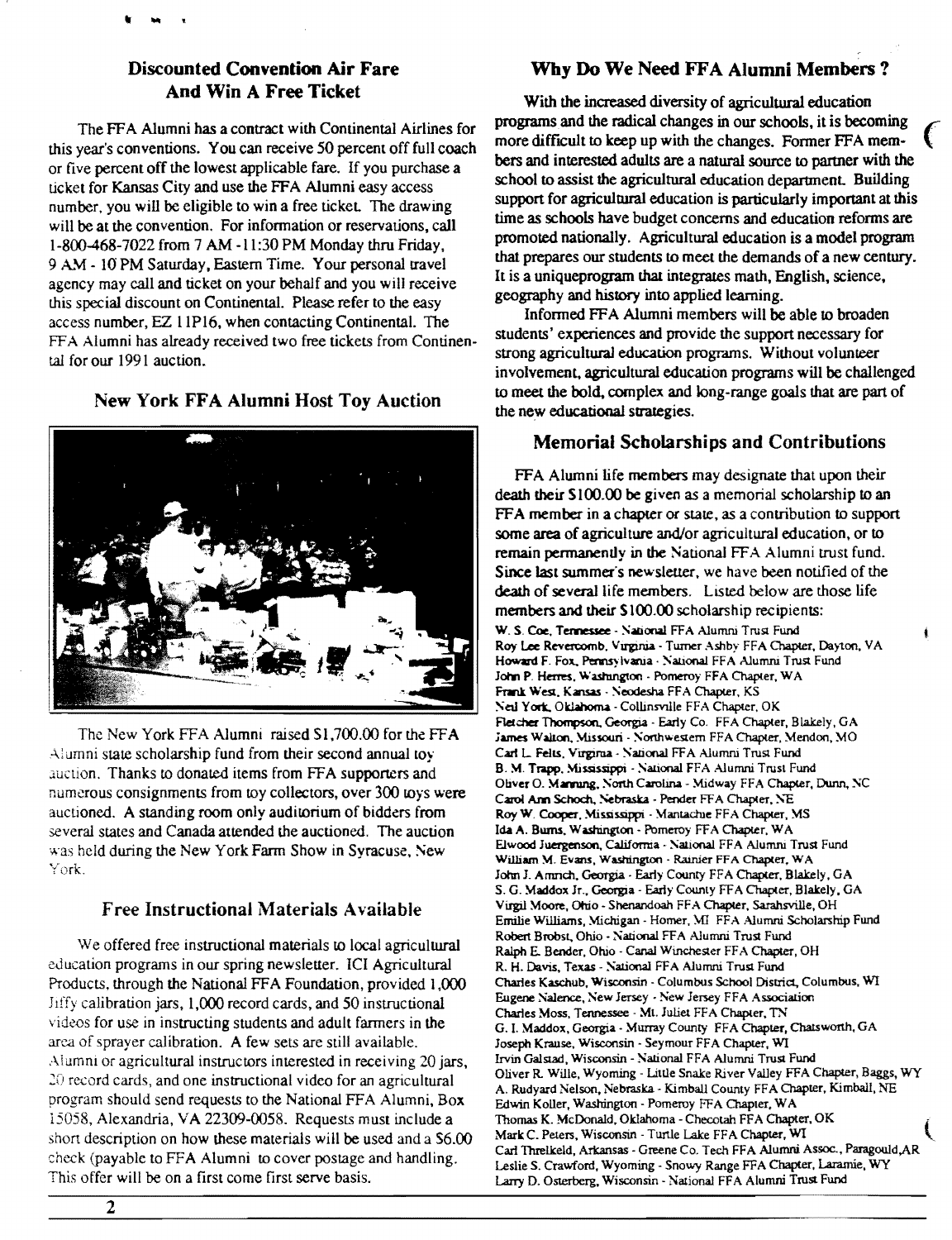## **WELCOME NEW LIFE MEMBERS**

Since our spring newsletter, our prestigious list of Life members has grown by 302 and has reached a total of 11,481. A Life member receives the FFA magazine and may designate that upon their death a \$100.00 check be presented as a memorial scholarship<br>to an EFA member in a chapter or state, or may be designated to support some area of agricult to an FFA member in a chapter or state, or may be designated to support some area of agriculture and/or agricultural education.

**ft** '"

# Lewis Bradley

Jesse Coffman Vernon Rahe<br>
Richard Coile Steve Relander Barnett Greene Anne Renoud<br>Jimmy Harrell David Steward Buster Johnson<br>April Valerius Clayton Lahman Mary Harrell April Valerius Clayton Lahman<br>
Mary Harrell **April Valerius** Clayton Lahman<br>
Read Lacev Charles Mercer Penny S. Wallace Michael Mul<br>Chris Morris Brenda Woker Michael Mul<br>Bruce Olson Doug Morris **Indiana** Bruce Olson<br>Maria Michael **Indiana** Gary Olson Marie Nichols Indiana Gary Olson Henry M. Davis Pai.Socha Steve Nichols **Example 10m Benton** Allan Riedel Raymond Griffith Michael Diacont Richard Stauffacher<br>
W. C. Dudley Lane Stein Michael Richard Richard I. Grigos W. C. Dudley Lane Stein William Nichols Don Beste<br>Daniel Norris John W. Lang winiam Nichols<br>Daniel Norris John W. Lang Mississippi Bruce W. Kelley Andrew J. Markwart Dale Stein<br>Dale Daniel William E. Jane Justin Fisher Bruce W. Kelley Andrew J. Markwart Dale Stein John F. P. O'Sullivan William E. Lang Jusun risner Studie William McAnulty Mike Vandenberg Jr.<br>John King Jeff Kill William McAnulty Mike Vandenberg Jr. Joyce M. Quiel Iowa Journals Charles Vogel Internating Leoma McGaughey Eugene Mills Charles Vogel Clagett Taylor Jr. Joanna Thomas Dave Zaugg Henry D. Booe Joanna Happ Washington Sharon Wussow<br>Mark Woodruff Prices Alford With Microsoft Mussow Ray Thomas **Kansas Montana** Montana Bryan Alford Walter York Horace Towns Jason Belt John C. Beck Oklahoma Kathy Evans John Young

Wallace A. Beggs Bearly Beart Enforcement Construction Brent Kisling Gary Middleton Susan R. Ziehl<br>Roger Dalton Rich Falkenstien Ronald Olsen Brent Kisling Michael W. Simmers Susan R. Ziehl Roger Dalton TaJ C. DuVall Hugh F. Lanier Kenneth Holst<br>Mälliam D. Lane (Kalan Marietta) David Mooney<br>
Vustin W. Thiesing<br>
Righty A. Thompson<br> **Example Rudley** 

Marty O. Mickelson Harlin Come<br>David Pristupa J. R. Comer

Arkansas James Craft Brian Hacker North Carolina Pennsylvania Mark Binversie Florida Stella Pletkovich Joseph K. Scott Terrell Williams Bui Jackson<br>
Irvin Bryant Robert Pyatt Roy Smith Walls Jr. Teresa L. Williamson Jimmy Jones<br>
Jack Byrd Maxine Rahe Strimmed Brian L. Wood Larry Maupin Irvin Bryant Maxine Rahe Roy Shinin Walis A.<br>Jack Byrd Maxine Rahe Minnocoto Brian L. Wood William May Steven B. Lamers erre Steve Relander Deb DeBoer Joann Dakota J. H. Paie<br>Richard Coile Steve Relander Dependence Dependence Dependence David Ross Joann Meinholz Anne Renoud Bruce Jahnke Brenda Potts David Ross Barnett Greene Anne Renoud Bluce Januare Bluce of Bluce Collection Corp. Walter Meinholz Walter Meinholz Brad Lacey **Don Voelker** Robert Lahman Robert A. Alexander Don Swamay Dale Schopf<br>Brad Lacey Dale Schopf Nichael McDavid Norma Coleman Steve Williams Dale Schopf Penny S. Wallace Michael McDaniel Norma Coleman<br>
Renny S. Wallace Michael Mulder Steven P. DeBruin Charles Mercer Penny S. Wallace Michael Mulder Steven P. DeBruin Charles Mercer Dennis Schopf

# Tom Benton Allan Riedel<br>Don Beste

Frank Saco Robert Hanson Shan Parker John McGaughey Sr. Rick Reeves Dan Vorpahl Tommy Sims Mary Mathis Brian Russell Clyde A. Metz ... Norman J. Stern Glen Vosters<br>Doul S. Solliver ... Ted Vosters ... The Clyde A. Metz ... Souls ... The Clyde Clyde Clyde Clyde Clyde ... The Paul S. Sullivan Glenn Schellhammer Bluari Russell<br>Clenn Schellhammer Edward J. Nash Jr. Jeff Stout Ted Vosters Ken Sutton Coloni Schulte Missouri Missouri Thomas L. Stoll William C. Worrell Frank Wirkus Poly Guiland Robert Wussow<br>Dave Zaugg Benry D. Bobe Jeannie Trapp Rashington Robert Wussow

Roger Vinson Ralph Bethell Dale Hill Cody Anderson Denny Hayden Albert Davis William K. Miller Jason Hancock Gordon Kaas Wyoming Georgia Betty Jean Elliott William L. Mines Subdivision Guy Madison Steve Cox<br>William L. Ogg Stewart Kennedy Guy Madison Steve Cox Rich Falkenstien Ronald Olsen Brent Kisling Gary Muddelon<br>Chris Farrell Maurice Quanbeck Bryon Rice Michael W. Simmons<br>Kenneth Holsman

Larry Stevens Mark Crabtree Larry Tate John Crone

Susan Muncy • Jack Blue Bill Perry Gilpin Leon Wagley Holly Vincent Nelson Agen Ronald Bremmer Jay Graham **Floyd Behnke Ronald Bremmer** Jay Graham **Floyd Behnke** Brian Mills **Doyle Wilson** Lanny Page<br>
Rodney L. Morris Loe Wink<br>
Rodney L. Morris Loe Wink

# Minnesota<br>
Milliam May<br>
North Dakota<br>
Milliam May<br>
Milliam May<br>
Milliam May

Nebraska

Alaska Illinois Johnny Eubank Ernest Wagley Melinda Sumter Wisconsin

Chonta Ashlock Jason C. Donsbach Tony High Wesley L Barefoot Lisa I. Acampora Frank Bradley Shelly Bussey Lynden Endress Judy Lebold Cecil M. Butler Michael Daugherty Gerald Chervenka Teresa Davis Ralph Grotelueschen Becky O'Banion Kelly N. Butler Gregory L. Hamish Richard Delorit James Hagar Gerald Harrison Theresa Orr Sharon P. Butler R. Wayne Harpster David Dietzel Chris Harral V emon Hesterberg John Park LesterChapmanJr. Rebecca Heebner Lisa Dietzel Ellice Scales Jim Hinshaw Ed Pruden Donald Davis Richard Mowen Richard Driscoll Stephanie Smith Carol Kiddoo Chris Schalk Virginia Deal Frances Reichard Darren R. Duckart Example Sham Carlo Charles Charles Charles Charles Gentry III Gerald W. Reichard Herbert Engel<br>Colorado Tim Kraft Doug Southworth John Steven Hamilton Tennessee Gerald Evers<br>Dinn Army Roger R. Lowder Tennessee Gerald Evers COMOTACIO COMOTACIO Tim Kraft Doug Southworth John Steven Hamilton Tennessee Gerald Evers Gerald Evers<br>Diana O. Stolz Hal Lewis Christopher Steward Roger B. Lowder Tennessee Donald Gehring<br>Compassion Contract Company Scott Scott Lewis Marilyn Thomas M. D. McKnight Jr. Teddy Bartholome<br>Scott Lewis Marilyn Thomas Betty Lou McLamb David Christenson Eugene V. Heiden Scott Lewis Marilyn Thomas M. D. McKhaghi M.<br>Connecticut Shawn Lewis (Sevin Trunnel Betty Lou McLamb David Christenson Carald V. Heiden Shawn Lewis Kevin Trunnel Belty Lou McLamb. Bavio Chistelia (Gerald V. Heiden)<br>Brian Mills Charles Millson Lampy Page Glen Davis Gerald V. Heiden Marion British Stephen Marion Latin Page (New Andy Kavajecz<br>Marion Bradley Rodney L. Morris Joe Wink Stephen M. Sifford Dennis Dozieri Mike Kavanaug Marion Diamon Joe Wink Supplem M. Sinonu – The Boston Mike Kavanaugh<br>Marilu Decarvalho Dean Olson Decarvalho Dae Olson Mice Kavanaugh Marilu Decarvalho Dean Olson Sexual Strickland Gerald Strickland Strickland Strickland Steve Keil Steve Keil Steve Keil Steve Keil Steve Keil Steve Keil Steve Keil Steve Keil Steve Keil Steve Keil Steve Keil Steve Keil Jac Florida Stella Pletkovich Joseph K. Scott Terrell Williams Bill Jackson<br>Terres Jimmy Jones Rudolph Kolarik

# Joel Finck Virginia Willard Schuh<br>George Green Jody Lynn Bickel Sherry Siemers

North Dakota l H. Pale Richard Marx<br>Renda Potts Botto David Ross Joann Meinholz Nichard Ross Walter Meinh<br>Ohio Danny Smith Mike Moser<br>Pobert A Alexander Dog Suppose: Roy Schmidt Robert A. Alexander Don Swamay Boy Schmidt<br>Norma Coleman Steve Williams Dale Schopf

ver Land<br>George Green Jody Lynn Bickel Sherry Sie<br>Martha Green Henry M. Davis Pat Socha Richard L. Griggs W.C. Dudley Lane Stein<br>Rruce W. Kelley Andrew J. Markwart Dale Styer

Thomas Kriegl<br>Steven B. Lamers

# William D. Long Alan Marietta<br>
Kevin E. Mitcham Bonnie Swayne Don Gengenbach America 2000: An Education Strategy<br>
David Mooney Justin W. Thiesing Phillip Rudloff (Communication Strategy Phillip Rudloff

Kirby A. Thompson Kentucky Steven Wellman (On April 18,1991, President Bush released the AMERICA<br>Luther Wilkes News Call (2000 program This is a long-range plan to accomplish the sit Luther Wilkes<br>
This is a long-range plan to accomplish the six<br>
This is a long-range plan to accomplish the six<br>
This is a long-range plan to accomplish the six<br>
This is a long-range plan to accomplish the six<br>
This is a l Jack Chambliss New Jersey goals established by the governors in the 1989 Educational<br>James E. Claycomb Elizabeth Jost Summit Agricultural Education's strategic plan that includ Idaho James E. Claycomb Elizabeth Jost Summit. Agricultural Education's strategic plan that includes<br>Michael Asay J. L. Cole G. Richard Lange mercesive innovations ambitious experiments and reforms ca M. L. Cole G. Richard Lange impressive innovations, ambitious experiments and reforms can<br>Harlin Comer  $\Sigma$ . R. Comer New Mexico R. A. Abercrombie  $\Sigma$  be an educational model for AMERICA 2000. We will share a copy Deron Scott James Comer R. A. Abercrombie more with you in the fall newsletter. If you would like a copy of process of the AMERICA 2000 program sourcebook call 1.800.872.5327 Kent Scott Sandra Comer George Jackson Richard Lawyer https://www.charles.com/https://www.charles.com/html AMERICA 2000 program sourcebook, call 1-800-872-5327.

3